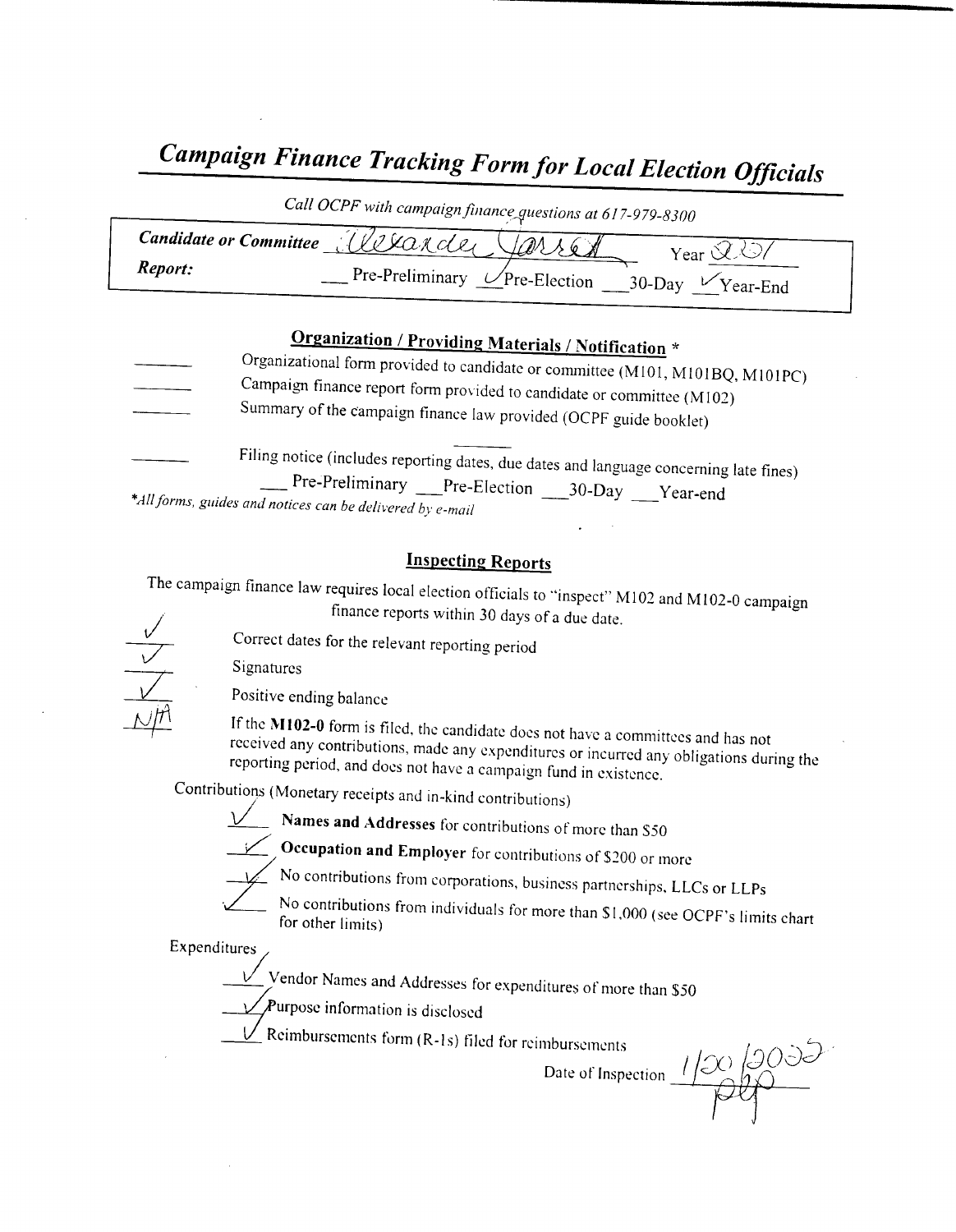

# Form CPF M 102: Campaign Finance Report Municipal Form

6

Office of Campaign and Political Finance

|                     | File with: City or Town Clerk or Election Commission<br>Fill in Reporting Period dates:<br><b>Beginning Date:</b><br>10/16/2021<br><b>Ending Date:</b><br>12/31/2021                                                                                                                                                                                                                                                                                                                                                                                                                                                                                                                                                                            |
|---------------------|-------------------------------------------------------------------------------------------------------------------------------------------------------------------------------------------------------------------------------------------------------------------------------------------------------------------------------------------------------------------------------------------------------------------------------------------------------------------------------------------------------------------------------------------------------------------------------------------------------------------------------------------------------------------------------------------------------------------------------------------------|
|                     | Type of Report: (Check one)                                                                                                                                                                                                                                                                                                                                                                                                                                                                                                                                                                                                                                                                                                                     |
|                     | 8th day preceding preliminary                                                                                                                                                                                                                                                                                                                                                                                                                                                                                                                                                                                                                                                                                                                   |
|                     | 8th day preceding election<br>$\Box$ 30 day after election<br>$[X]$ year-end report<br>dissolution                                                                                                                                                                                                                                                                                                                                                                                                                                                                                                                                                                                                                                              |
|                     | Alexander E. Jarrett<br>Committee to Elect Alex Jarrett                                                                                                                                                                                                                                                                                                                                                                                                                                                                                                                                                                                                                                                                                         |
|                     | Candidate Full Name (if applicable)<br>Committee Name                                                                                                                                                                                                                                                                                                                                                                                                                                                                                                                                                                                                                                                                                           |
|                     | City Councilor, Ward 5, Northampton<br><b>Brett Constantine</b>                                                                                                                                                                                                                                                                                                                                                                                                                                                                                                                                                                                                                                                                                 |
|                     | Office Sought and District<br>Name of Committee Treasurer<br>8 High St, Florence, MA 01062                                                                                                                                                                                                                                                                                                                                                                                                                                                                                                                                                                                                                                                      |
|                     | 52 Willow St, Florence, MA 01062<br><b>Residential Address</b>                                                                                                                                                                                                                                                                                                                                                                                                                                                                                                                                                                                                                                                                                  |
| E-mail:             | <b>Committee Mailing Address</b><br>alex@alexjarrett.com<br>E-mail:                                                                                                                                                                                                                                                                                                                                                                                                                                                                                                                                                                                                                                                                             |
| Phone # (optional): | brett.constantine@gmail.com<br>413-320-4700<br>Phone # (optional):                                                                                                                                                                                                                                                                                                                                                                                                                                                                                                                                                                                                                                                                              |
|                     | 413-387-9678                                                                                                                                                                                                                                                                                                                                                                                                                                                                                                                                                                                                                                                                                                                                    |
|                     | <b>SUMMARY BALANCE INFORMATION:</b>                                                                                                                                                                                                                                                                                                                                                                                                                                                                                                                                                                                                                                                                                                             |
|                     | E<br>C<br>Line 1: Ending Balance from previous report<br>E<br>巨<br>349.97                                                                                                                                                                                                                                                                                                                                                                                                                                                                                                                                                                                                                                                                       |
|                     | Line 2: Total receipts this period (page 3, line 11<br>0.00<br>-2 n<br><b>JAN</b><br>2022                                                                                                                                                                                                                                                                                                                                                                                                                                                                                                                                                                                                                                                       |
|                     | Line 3: Subtotal (line 1 plus line 2)<br>349.97<br>CITY CLERKS OFFICE                                                                                                                                                                                                                                                                                                                                                                                                                                                                                                                                                                                                                                                                           |
|                     | Line 4: Total expenditures this period (page 5, line 14)<br>TOM AIA GIGOO<br>4.15                                                                                                                                                                                                                                                                                                                                                                                                                                                                                                                                                                                                                                                               |
|                     | Line 5: Ending Balance (line 3 minus line 4)<br>345.82                                                                                                                                                                                                                                                                                                                                                                                                                                                                                                                                                                                                                                                                                          |
|                     | Line 6: Total in-kind contributions this period (page 6)<br>0.00                                                                                                                                                                                                                                                                                                                                                                                                                                                                                                                                                                                                                                                                                |
|                     | Line 7: Total (all) outstanding liabilities (page 7)<br>0.00                                                                                                                                                                                                                                                                                                                                                                                                                                                                                                                                                                                                                                                                                    |
|                     | Line 8: Name of bank(s) used: Florence Bank                                                                                                                                                                                                                                                                                                                                                                                                                                                                                                                                                                                                                                                                                                     |
|                     | Affidavit of Committee Treasurer:<br>I certify that I have examined this report including attached schedules and it is, to the best of my knowledge and belief, a true and complete statement of all campaign finance<br>activity, including all contributions, loans, receipts, expenditures, disbursements, in-kind contributions and liabilities for this reporting period and represents the campaign<br>finance activity of all persons acting under the authority or on being for this continuate in accordance with the requirements of M.G.L. c. 55.<br>Signed under the penalties of perjury:<br>Date: $20 \text{ JAV}$ 22<br>(Treasurer's signature)<br><b>FOR CANDIDATE FILINGS ONLY:</b> Affidavit of Candidate: (check 1 box only) |
|                     | <b>Candidate with Committee</b><br>I certify that I have examined this report including attached schedules and it is, to the best of my knowledge and belief, a true and complete statement of all campaign finance<br>activity, of all persons acting under the authority or on behalf of this committee in accordance with the requirements of M.G.L. c. 55. I have not received any contributions,<br>incurred any liabilities nor made any expenditures on my behalf during this reporting period that are not otherwise disclosed in this report.                                                                                                                                                                                          |
|                     | <b>Candidate without Committee</b><br>I certify that I have examined this report including attached schedules and it is, to the best of my knowledge and belief, a true and complete statement of all campaign<br>finance activity, including contributions, loans, receipts, expenditures, disbursements, in-kind contributions and liabilities for this reporting period and represents the<br>campaign finance activity of all persons acting under the authority or on behalf of this candidate in accordance with the requirements of M.G.L. c. 55.                                                                                                                                                                                        |
|                     | Clexander Junet<br>Signed under the penalties of perjury:<br>Date: $1/20/22$<br>(Candidate's signature)                                                                                                                                                                                                                                                                                                                                                                                                                                                                                                                                                                                                                                         |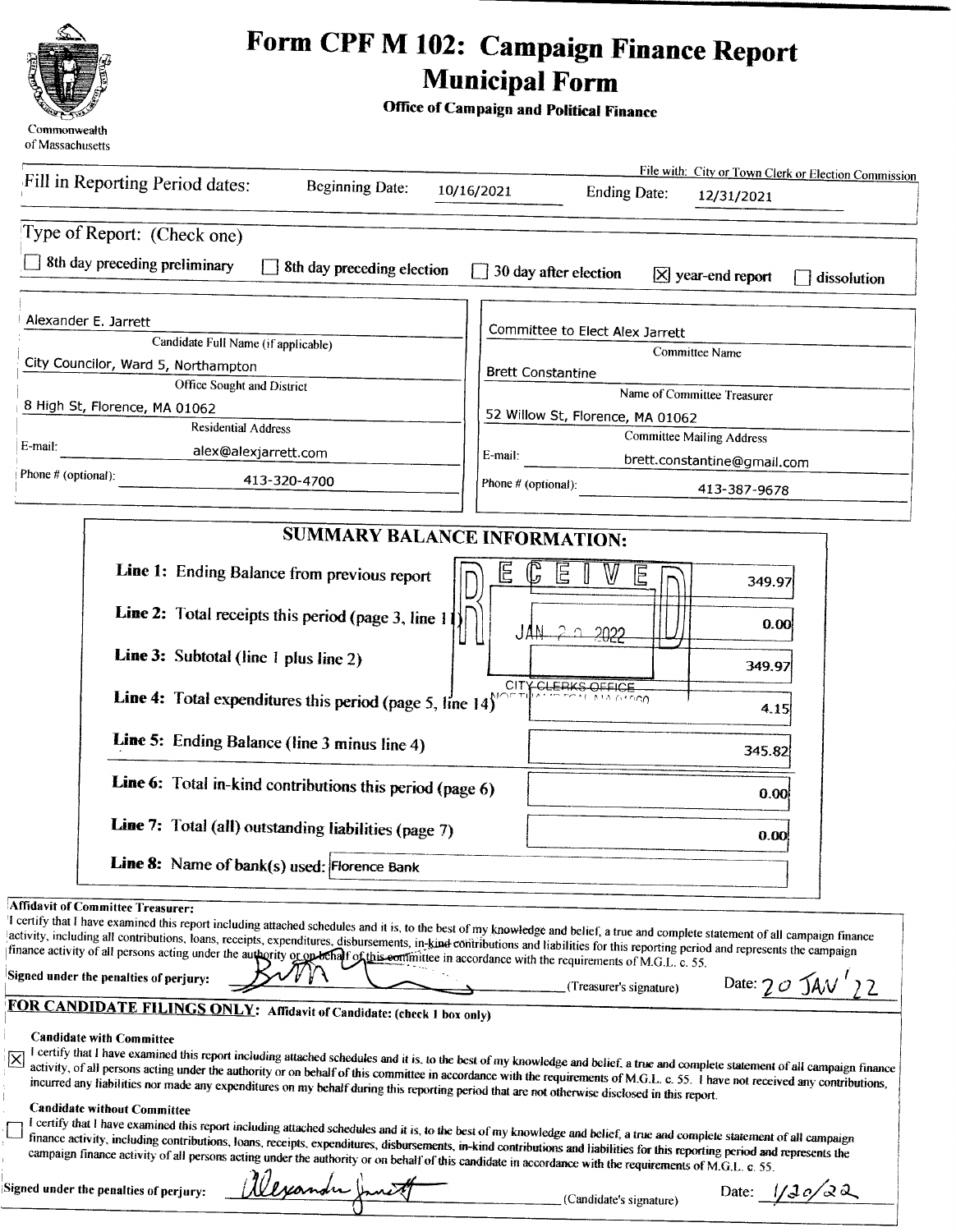#### SCHEDULE A: RECEIPTS

M.G.L. c. 55 requires that the name and residential address be reported, in alphabetical order, for all receipts over \$50 in a calendar year. Committees must keep detailed accounts and records of all receipts, but need only itemize those receipts over \$50. In addition, the occupation and employer must be reported for all persons who contribute \$200 or more in a calendar year.

A " Schedule A: Receipts" attachment is available to complete, print and attach to this report, if additional pages are required to report all receipts. Please include your committee name and a page number on each page.)

| <b>Date Received</b>                                       | <b>Name and Residential Address</b><br>(alphabetical listing required) | Amount | <b>Occupation &amp; Employer</b><br>(for contributions of \$200 or more) |
|------------------------------------------------------------|------------------------------------------------------------------------|--------|--------------------------------------------------------------------------|
|                                                            |                                                                        |        |                                                                          |
|                                                            |                                                                        |        |                                                                          |
|                                                            |                                                                        |        |                                                                          |
|                                                            |                                                                        |        |                                                                          |
|                                                            |                                                                        |        |                                                                          |
|                                                            |                                                                        |        |                                                                          |
|                                                            |                                                                        |        |                                                                          |
|                                                            |                                                                        |        |                                                                          |
|                                                            |                                                                        |        |                                                                          |
|                                                            |                                                                        |        |                                                                          |
|                                                            |                                                                        |        |                                                                          |
|                                                            |                                                                        |        |                                                                          |
| Line 9: Total Receipts over \$50 (or listed above)         |                                                                        |        |                                                                          |
| Line 10: Total Receipts \$50 and under* (not listed above) |                                                                        |        |                                                                          |
|                                                            | Line 11: TOTAL RECEIPTS IN THE PERIOD                                  | $0.00$ | Enter on page 1, line 2                                                  |

If you have itemized receipts of \$50 and under, include them in line 9. Line 10 should include only those receipts not itemized above.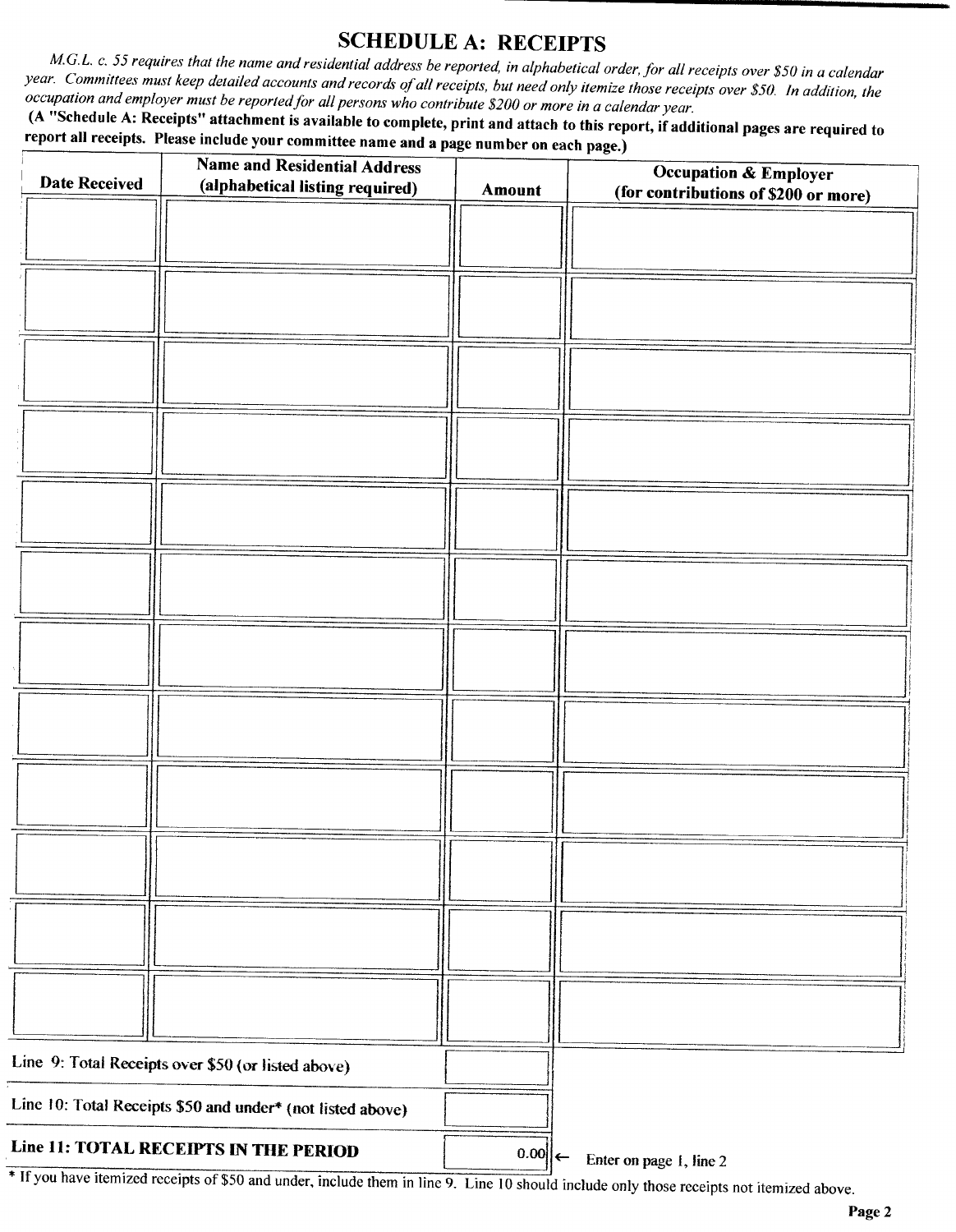| <b>Date Received</b>                                       | <b>Name and Residential Address</b><br>(alphabetical listing required) | <b>Amount</b> | Occupation & Employer<br>(for contributions of \$200 or more) |
|------------------------------------------------------------|------------------------------------------------------------------------|---------------|---------------------------------------------------------------|
|                                                            |                                                                        |               |                                                               |
|                                                            |                                                                        |               |                                                               |
|                                                            |                                                                        |               |                                                               |
|                                                            |                                                                        |               |                                                               |
|                                                            |                                                                        |               |                                                               |
|                                                            |                                                                        |               |                                                               |
|                                                            |                                                                        |               |                                                               |
|                                                            |                                                                        |               |                                                               |
|                                                            |                                                                        |               |                                                               |
|                                                            |                                                                        |               |                                                               |
|                                                            |                                                                        |               |                                                               |
|                                                            |                                                                        |               |                                                               |
|                                                            |                                                                        |               |                                                               |
|                                                            |                                                                        |               |                                                               |
| Line 9: Total Receipts over \$50 (or listed above)         |                                                                        |               |                                                               |
| Line 10: Total Receipts \$50 and under* (not listed above) |                                                                        |               |                                                               |
| <b>Line 11: TOTAL RECEIPTS IN THE PERIOD</b>               |                                                                        | $0.00$        | Enter on page 1, line 2                                       |

### SCHEDULE A: RECEIPTS (continued)

If you have hemized receipts of \$50 and under, include them in line 9. Line 10 should include only those receipts not itemized above.

 $\mathbf{L}$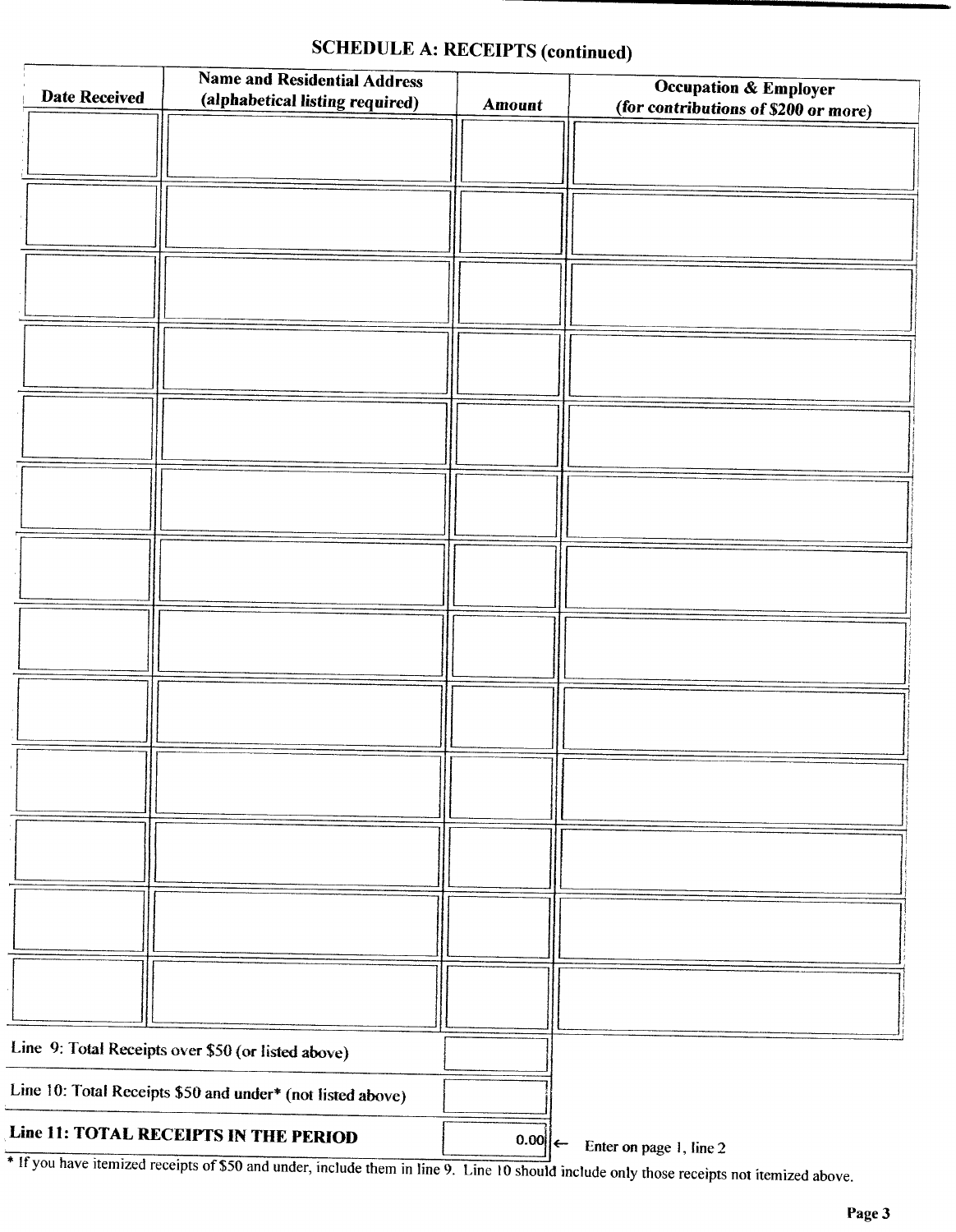SCHEDULE B: EXPENDITURES<br>M.G.L. c. 55 requires committees to list, in alphabetical order, all expenditures over \$50 in a reporting period. Committees must keep iled accounts and records of all expenditures, but need orbe it an expenditures over \$50 in a reporting period. Committees must keep details and records of an expenditures, but need only itemize those over \$50. Expenditures \$50 and under may be added together, from committee records, and reported on line 13.

A " Schedule B: Expenditures" attachment is available to complete, print and attach to this report, if additional pages are required to report all expenditures. Please include your committee name and a page number on each page.)

| <b>Date Paid</b> | <b>To Whom Paid</b><br>(alphabetical listing) | <b>Address</b>                                                                  |                               |        |
|------------------|-----------------------------------------------|---------------------------------------------------------------------------------|-------------------------------|--------|
|                  |                                               |                                                                                 | <b>Purpose of Expenditure</b> | Amount |
|                  |                                               |                                                                                 |                               |        |
|                  |                                               |                                                                                 |                               |        |
|                  |                                               |                                                                                 |                               |        |
|                  |                                               |                                                                                 |                               |        |
|                  |                                               |                                                                                 |                               |        |
|                  |                                               |                                                                                 |                               |        |
|                  |                                               |                                                                                 |                               |        |
|                  |                                               |                                                                                 |                               |        |
|                  |                                               |                                                                                 |                               |        |
|                  |                                               |                                                                                 |                               |        |
|                  |                                               |                                                                                 |                               |        |
|                  |                                               |                                                                                 |                               |        |
|                  |                                               |                                                                                 |                               |        |
|                  |                                               |                                                                                 |                               |        |
|                  |                                               |                                                                                 |                               |        |
|                  |                                               |                                                                                 |                               |        |
|                  |                                               |                                                                                 |                               |        |
|                  |                                               |                                                                                 |                               |        |
|                  |                                               |                                                                                 |                               |        |
|                  |                                               |                                                                                 |                               |        |
|                  |                                               |                                                                                 |                               |        |
|                  |                                               |                                                                                 |                               |        |
|                  |                                               |                                                                                 |                               |        |
|                  |                                               |                                                                                 |                               |        |
|                  |                                               |                                                                                 |                               |        |
|                  |                                               |                                                                                 |                               |        |
|                  |                                               |                                                                                 |                               |        |
|                  |                                               | Line 12: Total Expenditures over \$50 (or listed above)                         |                               |        |
|                  |                                               | Line 13: Total Expenditures \$50 and under* (not listed above)                  |                               | 4.15   |
|                  |                                               | Enter on page 1, line $4 \rightarrow$ Line 14: TOTAL EXPENDITURES IN THE PERIOD |                               | 4.15   |

If you have itemized expenditures of\$50 and under, include them in line I2. Line <sup>13</sup> should include only those expenditures not itemized above.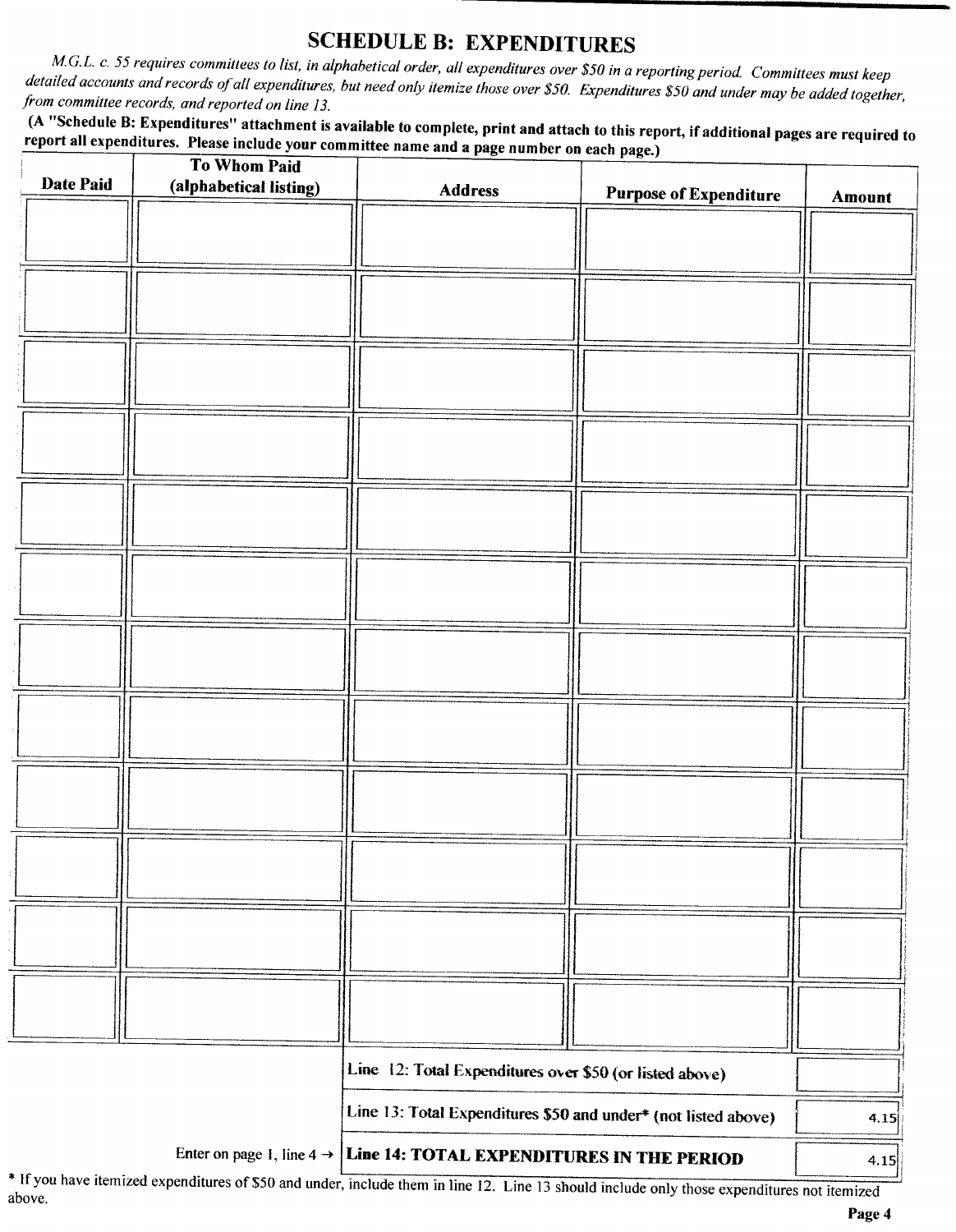| <b>Date Paid</b> | To Whom Paid<br>(alphabetical listing) |                                                          |                               |               |
|------------------|----------------------------------------|----------------------------------------------------------|-------------------------------|---------------|
|                  |                                        | <b>Address</b>                                           | <b>Purpose of Expenditure</b> | <b>Amount</b> |
|                  |                                        |                                                          |                               |               |
|                  |                                        |                                                          |                               |               |
|                  |                                        |                                                          |                               |               |
|                  |                                        |                                                          |                               |               |
|                  |                                        |                                                          |                               |               |
|                  |                                        |                                                          |                               |               |
|                  |                                        |                                                          |                               |               |
|                  |                                        |                                                          |                               |               |
|                  |                                        |                                                          |                               |               |
|                  |                                        |                                                          |                               |               |
|                  |                                        |                                                          |                               |               |
|                  |                                        |                                                          |                               |               |
|                  |                                        |                                                          |                               |               |
|                  |                                        |                                                          |                               |               |
|                  |                                        |                                                          |                               |               |
|                  |                                        |                                                          |                               |               |
|                  |                                        |                                                          |                               |               |
|                  |                                        |                                                          |                               |               |
|                  |                                        |                                                          |                               |               |
|                  |                                        |                                                          |                               |               |
|                  |                                        |                                                          |                               |               |
|                  |                                        |                                                          |                               |               |
|                  |                                        |                                                          |                               |               |
|                  |                                        |                                                          |                               |               |
|                  |                                        |                                                          |                               |               |
|                  |                                        |                                                          |                               |               |
|                  |                                        |                                                          |                               |               |
|                  |                                        |                                                          |                               |               |
|                  |                                        |                                                          |                               |               |
|                  |                                        |                                                          |                               |               |
|                  |                                        | Line 12: Expenditures over \$50 (or listed above)        |                               |               |
|                  |                                        |                                                          |                               |               |
|                  |                                        | Line 13: Expenditures \$50 and under* (not listed above) |                               |               |
|                  |                                        |                                                          |                               |               |

#### SCHEDULE B: EXPENDITURES (continued)

Enter on page 1, line  $4 \rightarrow$  Line 14: TOTAL EXPENDITURES IN THE PERIOD

\* If you have itemized expenditures of \$50 and under, include them in line 12. Line 13 should include only those expenditures not itemized above.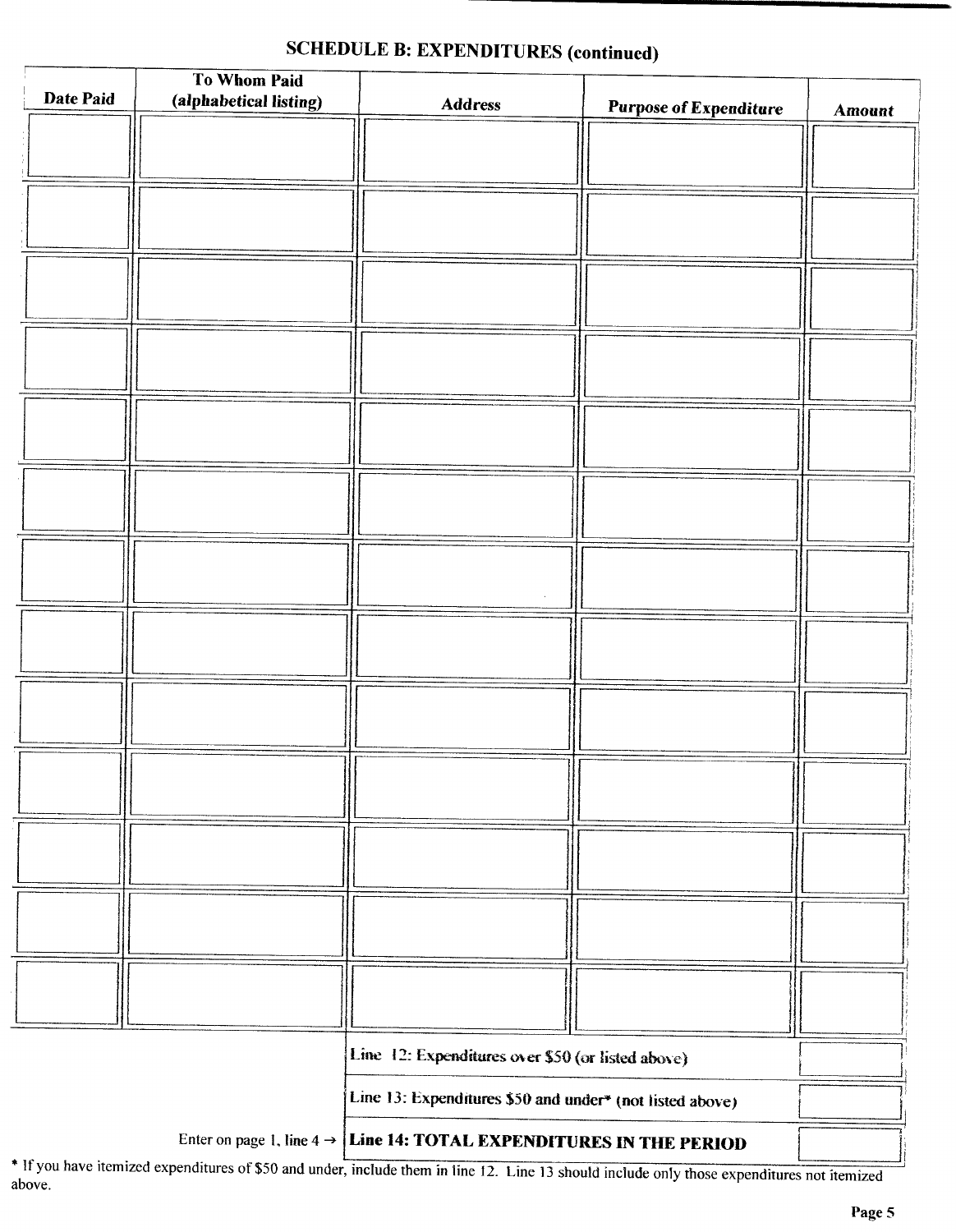## SCHEDULE C: "IN-KIND" CONTRIBUTIONS

Please itemize contributors who have made in-kind contributions of more than \$50. In-kind contributions \$50 and under may be added together from the committee's records and included in line 16 on page 1.

| Date Received                           | From Whom Received* | <b>Residential Address</b>                                                                                                   | <b>Description of Contribution</b> | <b>Value</b> |
|-----------------------------------------|---------------------|------------------------------------------------------------------------------------------------------------------------------|------------------------------------|--------------|
|                                         |                     |                                                                                                                              |                                    |              |
|                                         |                     |                                                                                                                              |                                    |              |
|                                         |                     |                                                                                                                              |                                    |              |
|                                         |                     |                                                                                                                              |                                    |              |
|                                         |                     |                                                                                                                              |                                    |              |
|                                         |                     |                                                                                                                              |                                    |              |
|                                         |                     |                                                                                                                              |                                    |              |
|                                         |                     |                                                                                                                              |                                    |              |
|                                         |                     |                                                                                                                              |                                    |              |
|                                         |                     |                                                                                                                              |                                    |              |
|                                         |                     |                                                                                                                              |                                    |              |
|                                         |                     |                                                                                                                              |                                    |              |
|                                         |                     |                                                                                                                              |                                    |              |
|                                         |                     | Line 15: In-Kind Contributions over \$50 (or listed above)<br>Line 16: In-Kind Contributions \$50 & under (not listed above) |                                    |              |
| <sup>*</sup> If an in kind contribution |                     | Enter on page 1, line $6 \rightarrow$ Line 17: TOTAL IN-KIND CONTRIBUTIONS                                                   |                                    | 0.00         |

If an in- kind contribution is received from a person who contributes more than \$50 in a calendar year, you must report the name and address it the contributor in addition if the contribution is \$2000. of the contributor; in addition, if the contribution is \$200 or more, you must also report the contributor's occupation and employer.